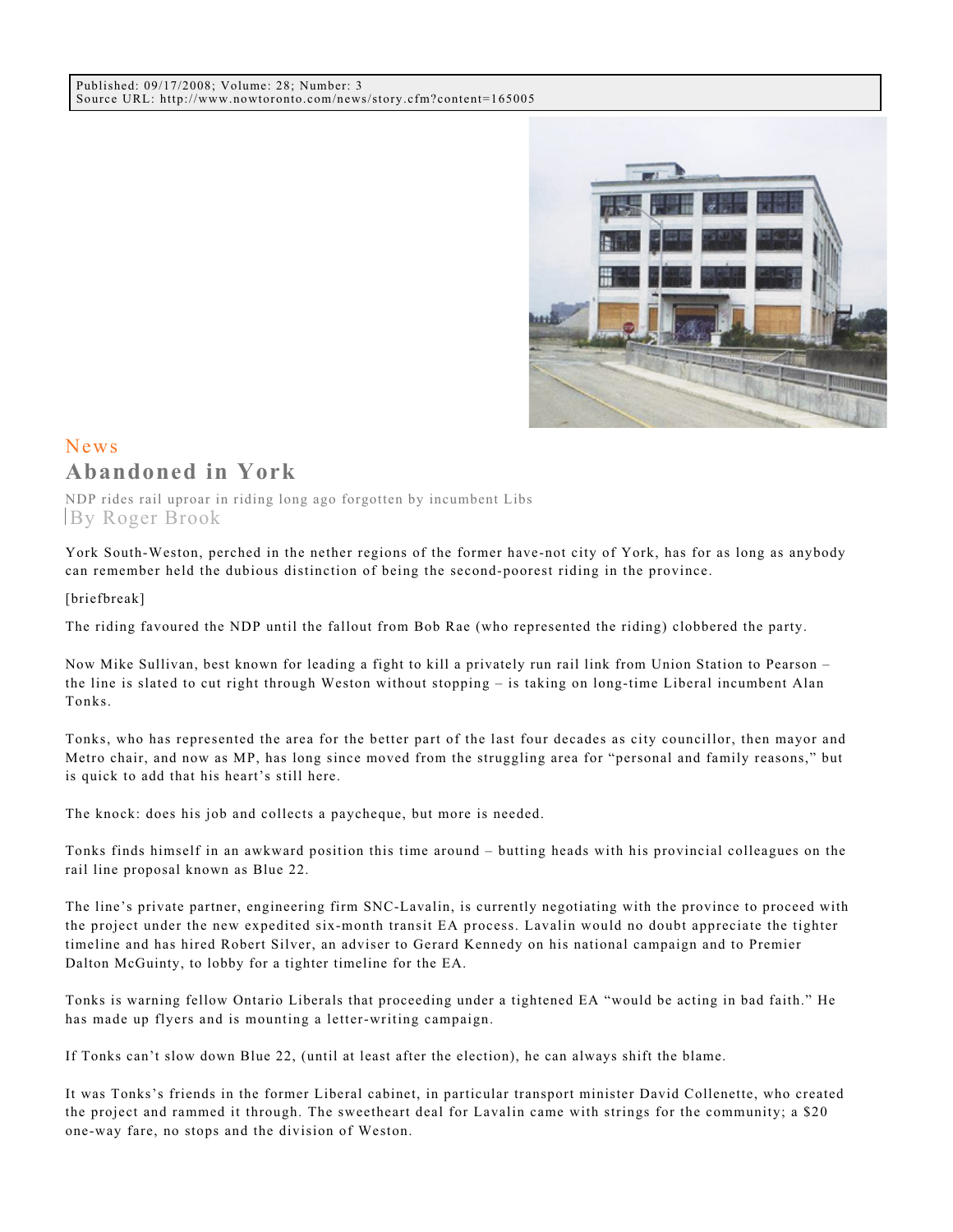Tonks was briefed on the proposal back in 2000, but kept mum.

"I honestly think I come to this with clean hands," he says.

Proponents of PPPs claim that private companies provide upfront financing, absorb project risks and increase competition, resulting in lower costs.

But the promises often ring hollow. Lavalin was the sole bidder for the Blue22 competition. The government will be dropping \$200 to \$300 million in subsidies. Lavalin's contribution is four rehabbed 50-year-old diesel trains and a short rail spur, but it gets to keep the profits.

Lavalin can raise prices or even lease the tracks, which will be owned by CN, then leased to GO, which in turn will lease them to Lavalin for a buck a year for 53 years.

High fares and a lack of stops ensure that the hundreds of thousands of people in northwest Toronto and even the 70,000 workers at Pearson are left out of the picture. Would someone making \$12 an hour (\$96 per shift) pay \$40 (plus TTC) to get to and from work?

Mike Sullivan, whose local activism began five years ago when he saw a newspaper announcement for a proposed rail link, is carrying the NDP's hopes this time in York South-Weston.

He says Blue22 as currently envisioned will block the four roads that cross the tracks, connecting the shops on Weston Road to homes on the other side. He argues this would kill the community.

Sullivan formed the Weston Community Coalition (WCC), which helped organize thousands of active residents, effectively forcing officials to put the project on hold. He wants the cash for the project reallocated to affordable public transit.

The province is now hinting broadly about a local station.

Sullivan explains that while government wouldn't respond to community questions, it's been in ongoing private negotiations with SNC-Lavalin. You can't help wondering if the community would get more respect if (like Lavalin) it was one of the top contributors to the provincial and federal Liberals.

Sullivan feels particularly betrayed by Liberal MPP Laura Albanese, who repeatedly promised to kill Blue22 but, once elected in 2007, qualified her position by saying she only opposed the line if it didn't stop in Weston.

On the other side of the riding, meanwhile, Sullivan has uncovered some more dirt: plans by Metrus Properties to use 50 acres of polluted land formerly occupied by Kodak in hard-hit Mount Dennis for big-box retail.

Sullivan wants high-paying green jobs on the site. He says he'd search out partners like Toronto's high-rise green retrofit program. He knows attracting industry and training workers will require some start-up funds, but says MPs often do this for their ridings. The feds currently dole out funds to dirty industries like Ford and the Alberta oil patch, so why not for sustainable industry?

"The site is big, surrounded by railways, highways and a community that's saying yes to industry!" he enthuses. Conservative candidate Aydin Cocelli thinks box stores are appropriate, and he's more focused on crime.

"The latest crime wave has to stop. Weston has a bad name," he says. "Other places have nice houses. Here we have variety stores and bars, nothing else."

Tonks says the Liberals' Green Shift and the 30-50 poverty reduction plans would encourage green development on the site.

Green candidate Andre Papadimitriou suggests targeted tax credits to stimulate green industry.

## \*\*\*

I head out to follow Sullivan and others door-knocking at a TCHC seniors home at 600 Silverthorn in the southern part of the riding.

Residents there complain about pensions and rising costs. One shows me that his diabetes monitor indicates trouble but he doesn't have the money to take a bus to the doctor. I give him a couple of dollars.